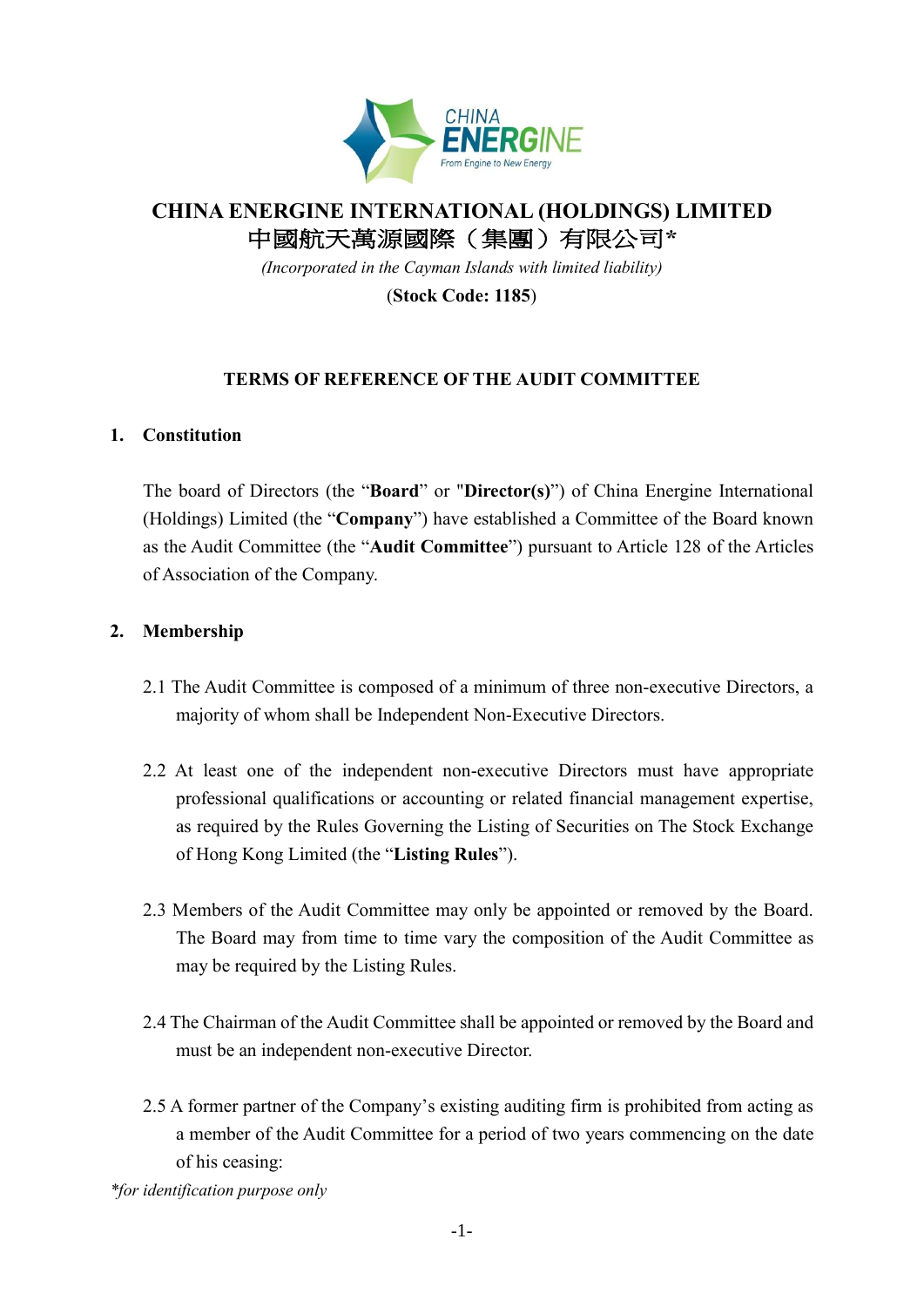- (a) to be a partner of the firm; or
- (b) to have any financial interest in the firm; whichever is the later.

#### **3. Quorum**

Unless otherwise agreed by all the members of the Audit Committee, two members of the Audit Committee shall be a quorum.

#### **4. Frequency of meetings**

Meetings of the Audit Committee shall be held not less than twice a year.

# **5. Authority**

- (a) The Audit Committee is granted the authority to investigate any activity within its terms of reference and all employees are directed to cooperate upon request made by them. The Audit Committee is authorised to obtain outside legal or other independent professional advice as necessary to assist the Audit Committee.
- (b) The Audit Committee is authorised to inspect all accounts, books and records of the Company and the Audit Committee shall have the right to require the management of the Company to furnish all information requested by the Committee as may be required for the purposes of performing its duties.
- (c) The Audit Committee will be provided with sufficient resources to perform its duties.

#### **6. Attendance**

As necessary or desirable, the chairman of the Audit Committee may request that members of management, the head of internal audit and representatives of the external auditor be present at meetings of the Audit Committee.

# **7. Duties and powers**

The Audit Committee is established with the following duties and powers:

*Relationship with the Company's auditors*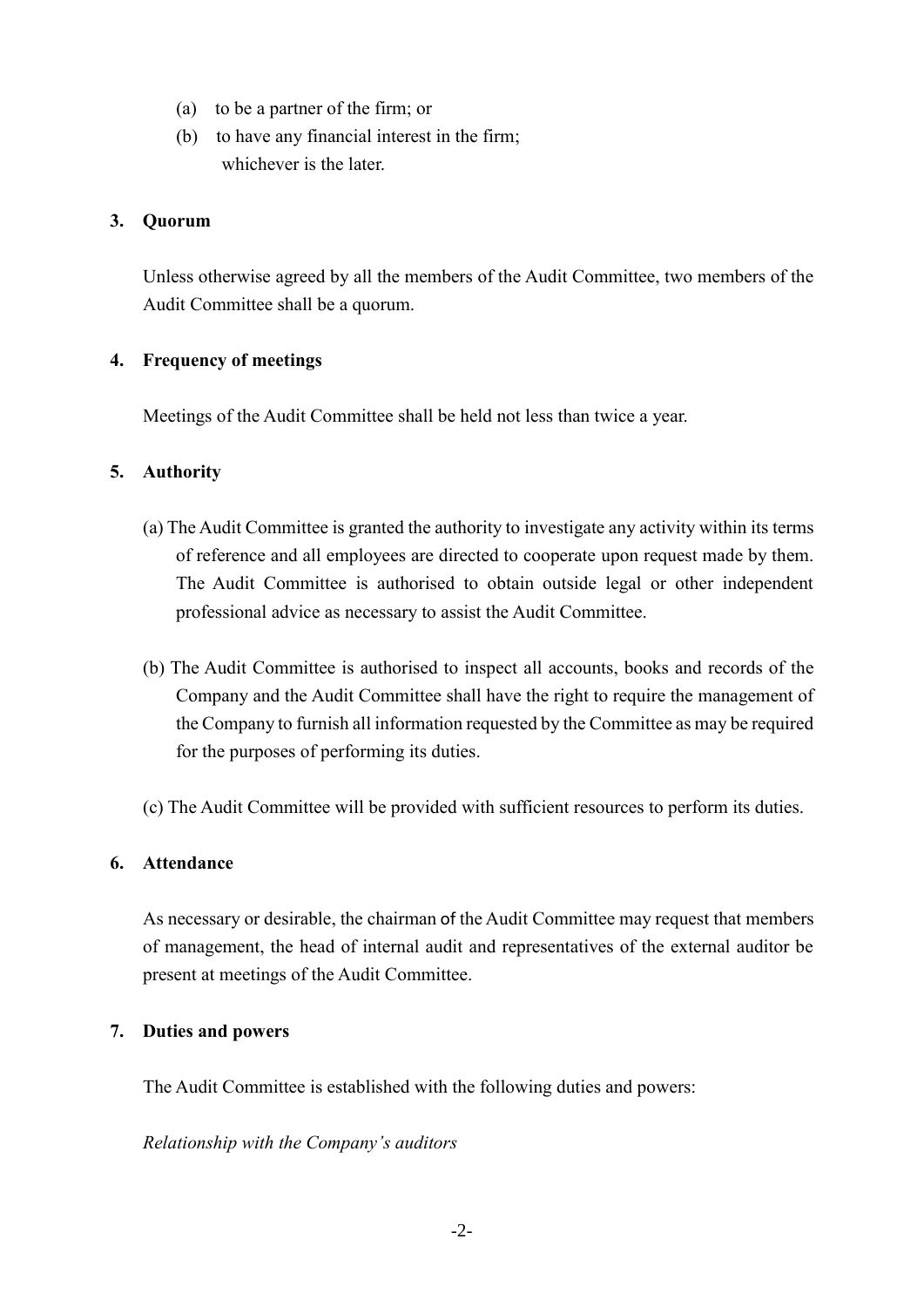- (a) to be primarily responsible for making recommendations to the Board on the appointment, reappointment and removal of the external auditor, and to approve the remuneration and terms of engagement of the external auditor, and any questions of its resignation or dismissal;
- (b) to review and monitor the external auditor's independence and objectivity and the effectiveness of the audit process in accordance with applicable standards. The Audit Committee should discuss with the auditor the nature and scope of the audit and reporting obligations before the audit commences;
- (c) to develop and implement policy on an external auditor to supply non-audit services. For this purpose, "external auditor" includes any entity that is under common control, ownership or management with the audit firm or any entity that a reasonable and informed third party knowing all relevant information would reasonably conclude to be part of the audit firm nationally or internationally. The Audit Committee should report to the board, identifying and making recommendations on any matters where action or improvement is needed;

#### *Review of the Company's financial information*

- (d) to monitor integrity of the Company's financial statements and annual report and accounts, half-year report and, if prepared for publication, quarterly reports, and to review significant financial reporting judgements contained in them. In reviewing these reports before submission to the board, the committee should focus particularly on:-
	- (i) any changes in accounting policies and practices;
	- (ii) major judgmental areas;
	- (iii) significant adjustments resulting from audit;
	- (iv) the going concern assumptions and any qualifications;
	- (v) compliance with accounting standards; and
	- (vi) compliance with the Listing Rules and legal requirements in relation to financial reporting;
- (e) Regarding (d) above:-
	- (i) members of the Audit Committee should liaise with the Board and senior management and the Audit Committee must meet, at least twice a year, with the Company's auditors; and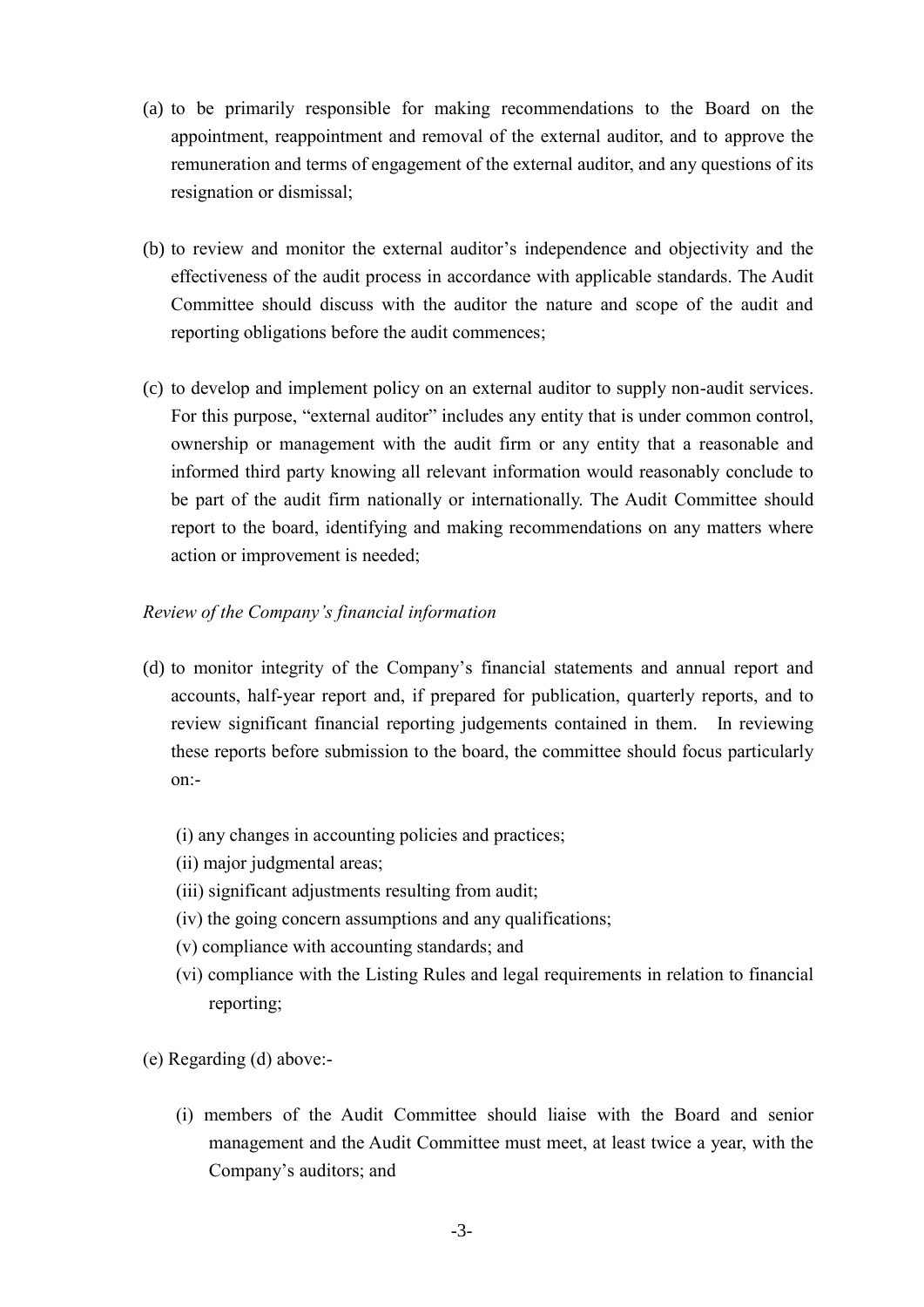(ii) the Audit Committee should consider any significant or unusual items that are, or may need to be, reflected in the reports and accounts, it should give due consideration to any matters that have been raised by the Company's staff responsible for the accounting and financial reporting function, compliance officer or auditors;

*Oversight of the Company's financial reporting system, risk management and internal control systems*

- (f) to review the Company's financial controls, risk management and internal control systems;
- (g) to discuss the risk management and internal control systems with management to ensure that management has performed its duty to have effective internal control systems. This discussion should include the adequacy of resources, staff qualifications and experience, training programmes and budget of the Company's accounting and financial reporting function;
- (h) to consider major investigations findings on risk management and internal control matters as delegated by the Board or on its own initiative and management's response to these findings;
- (i) where an internal audit function exists, to ensure co-ordination between the internal and external auditors, and to ensure that the internal audit function is adequately resourced and has appropriate standing within the Company, and to review and monitor its effectiveness;
- (j) to review the group's financial and accounting policies and practices;
- (k) to review the external auditor's management letter, any material queries raised by the auditor to management about accounting records, financial accounts or systems of control and management's response;
- (l) to ensure that the Board will provide a timely response to the issues raised in the external auditor's management letter;
- (m) to report to the Board on the matters in this code provision; and